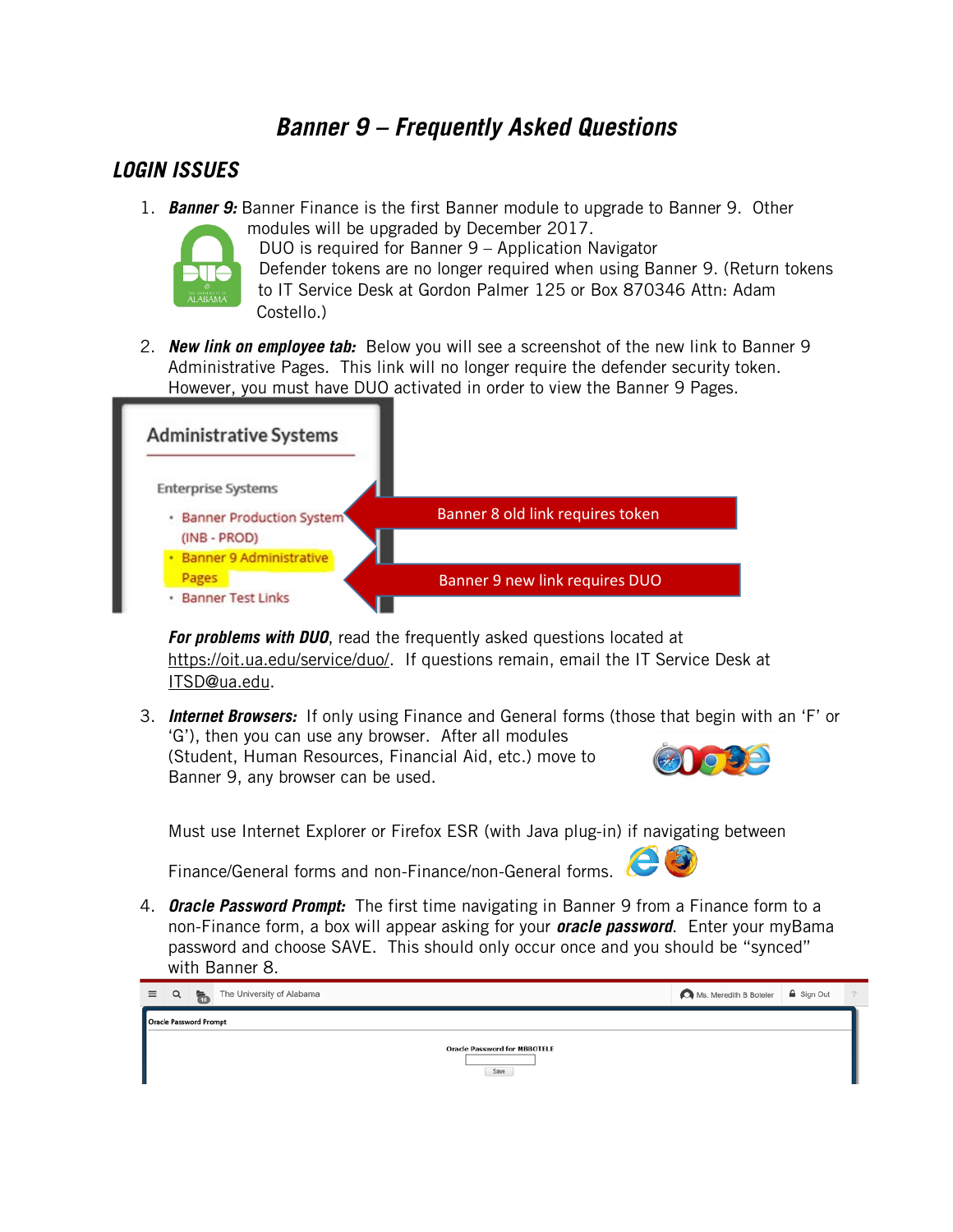## **DIFFERENCES BETWEEN BANNER 8 AND BANNER 9**

5. **Key Shortcuts and Menu Items from Banner 8 vs Banner 9:** Ctrl+PgDwn = GO or Alt+PgDwn Rollback = Start Over or Refresh (F5) Options menu = Related and sometimes Tools/Options  $Help$  menu  $=$  Tools Increase or Decrease font size by using the Ctrl+mouse scroll (Ctrl+0 to reset) Check Banner Messages – GUAMESG. Update Preferences, instead of File/Preferences – GUAUPRF Add pages to My Banner – GUAPMNU Query = Filter and will take you to a new page to enter your criteria or choose GO to get all records available

| Record Menu replaced with these icons | <b>Explorer Delete For Copy   ♀ Filter</b> |  |
|---------------------------------------|--------------------------------------------|--|
|                                       |                                            |  |

Sections vs. Blocks:Banner 9 is divided into sections instead of blocks.

| <b>ENCUMBRANCE INFORMATION</b> | <b>Section</b>           |  |
|--------------------------------|--------------------------|--|
|                                |                          |  |
| Description                    | test                     |  |
| <b>Status</b>                  | ◯                        |  |
| Type                           | E                        |  |
| <b>ENCUMBRANCE DETAIL</b>      | <b>Section Collapsed</b> |  |
| <b>TRANSACTION ACTIVITY</b>    |                          |  |
| <b>Transaction Date</b>        | <b>Section</b>           |  |
| 05/05/2017                     |                          |  |

Click on the section headers to collapse or expand the section. Use the up and down arrows at the bottom left of the page to move between sections. Or Alt+PgUp and Alt+PgDwn.

- 6. **Form Name Changes:** FZIBSUM = FGIBSUM (Banner 8 FGIBSUM form no longer exists) FZAJVCQ (for budget changes) = FGAJVCM
- 7. **FZISBVW (Salary Budget View):** Double click on the position number in the top block of information to populate the employee and distribution information below.
- 8. **FTIIDEN:** When accessing FTIIDEN to search for a vendor/entity directly, you may choose the entity type at the top. When accessing FTIIDEN from another form (FAIVNDH, FTMFMGR), the top part is already complete based on the original form accessed. To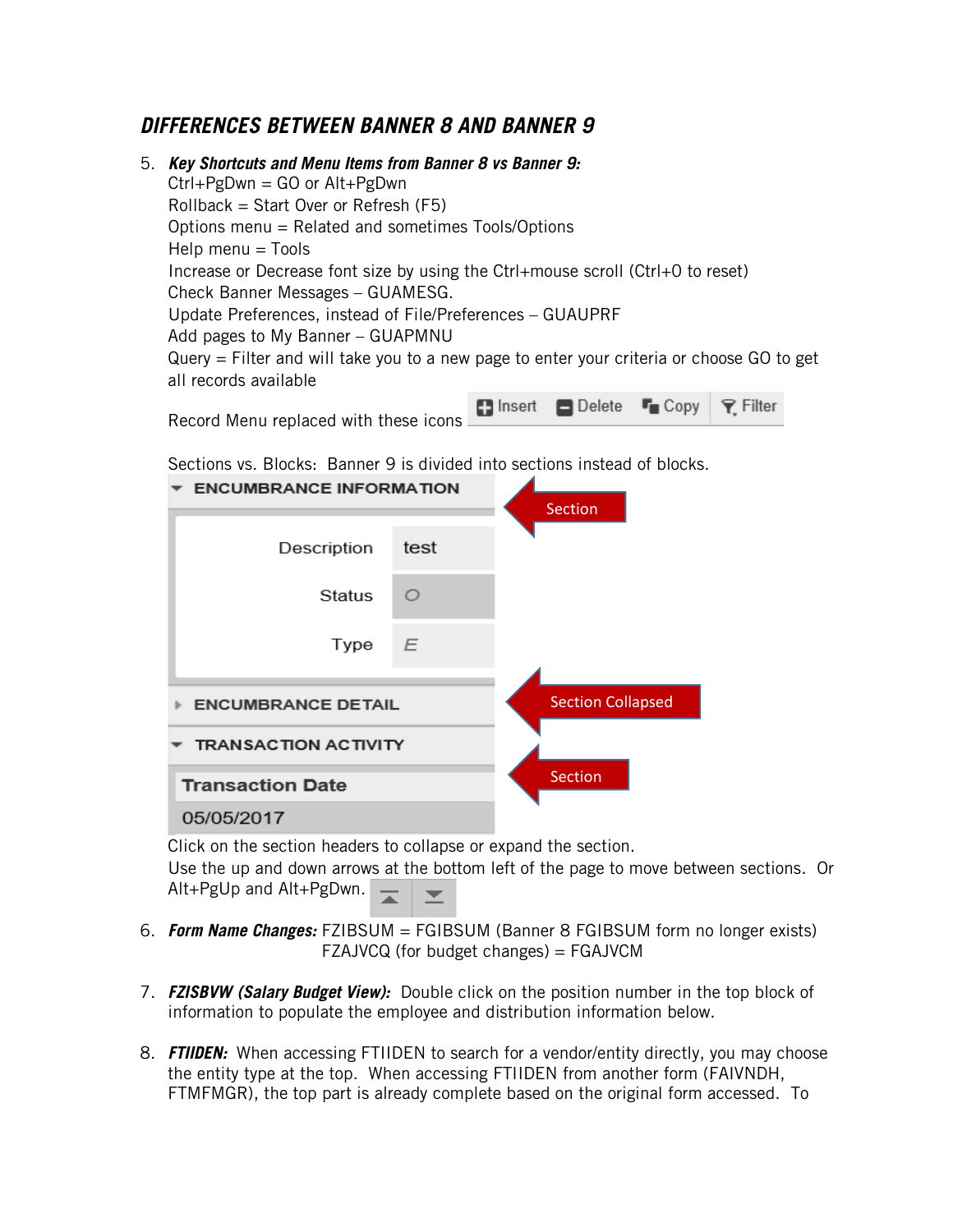rollback and choose a different entity type, you must first choose 'GO' and then Refresh (function key F5) to get to the top section of information.

- 9. **Journal Entries**: Can no longer enter only a 'D' for debit since debit and credit both contain a 'D' – the new auto-complete feature at work. Type 'de' for debit or choose from the drop-down list.
- 10.**Approvers of budget changes:** If you do not prefer the look of the detail page from FOAUAPP, you might like the approval form in Banner Finance Self Service. See the finanicalaccounting.ua.edu website for instructions on Banner Finance Self Service.
- 11.**FOAPAL element creation:** To copy and create a new record, query for the element you want to copy and then choose 'Copy' or F4 (instead of Insert-F6 and Copy-F4).
- 12.**FTMFMGR:** Do not hit the '+' sign to generate an id.

X.

13.**Job Submission:** To view a report, run your process in job submission as normal. Choose Related and Review Output. To view the output in a browser, choose F10 for save or go to Tools/Options – Show Document (Save and Print File).

**BANNER PERFORMANCE ISSUES** (as of May 9<sup>th</sup> - possible fixes in future Banner releases)

- 14.**PRINTING:** The print function (Tools/Print or Ctrl+P) does not print the entire page. Try the following:
	- Export to Excel (Tools/Export or Shift+F1) and print from Excel.
	- Use a Snipping Tool or Snag It program to capture the area you want to print.
	- Minimize the screen and use your screenprint program to print the active window.
	- Minimize the screen and Ctrl+Alt+PrintScreen and paste into a Word document and print.
	- Print (Tools/Print or Ctrl+P) to Adobe PDF, choose landscape format and scale to 50% of size and print from Adobe.
- 15.**Banner 9 page is stuck:** The exit or close icon and the page title disappears from the page.

Try reloading the page by holding down the Shift key and clicking on the refresh button on your web browser address.

https://banneradmin-test.ua.edu/test/applicationNavigator/seamless#Detail End

16. The **Notification Center message** will not go away in IE (Internet Explorer) when clicking on the notification center message number. This occurs with the latest Banner Finance 9.3.2 release. The message will disappear when closing the page but if you need to access a button underneath the message (GO, START OVER, FILTER), then try clicking on the Tools Icon twice or anywhere on the page to make the message go away.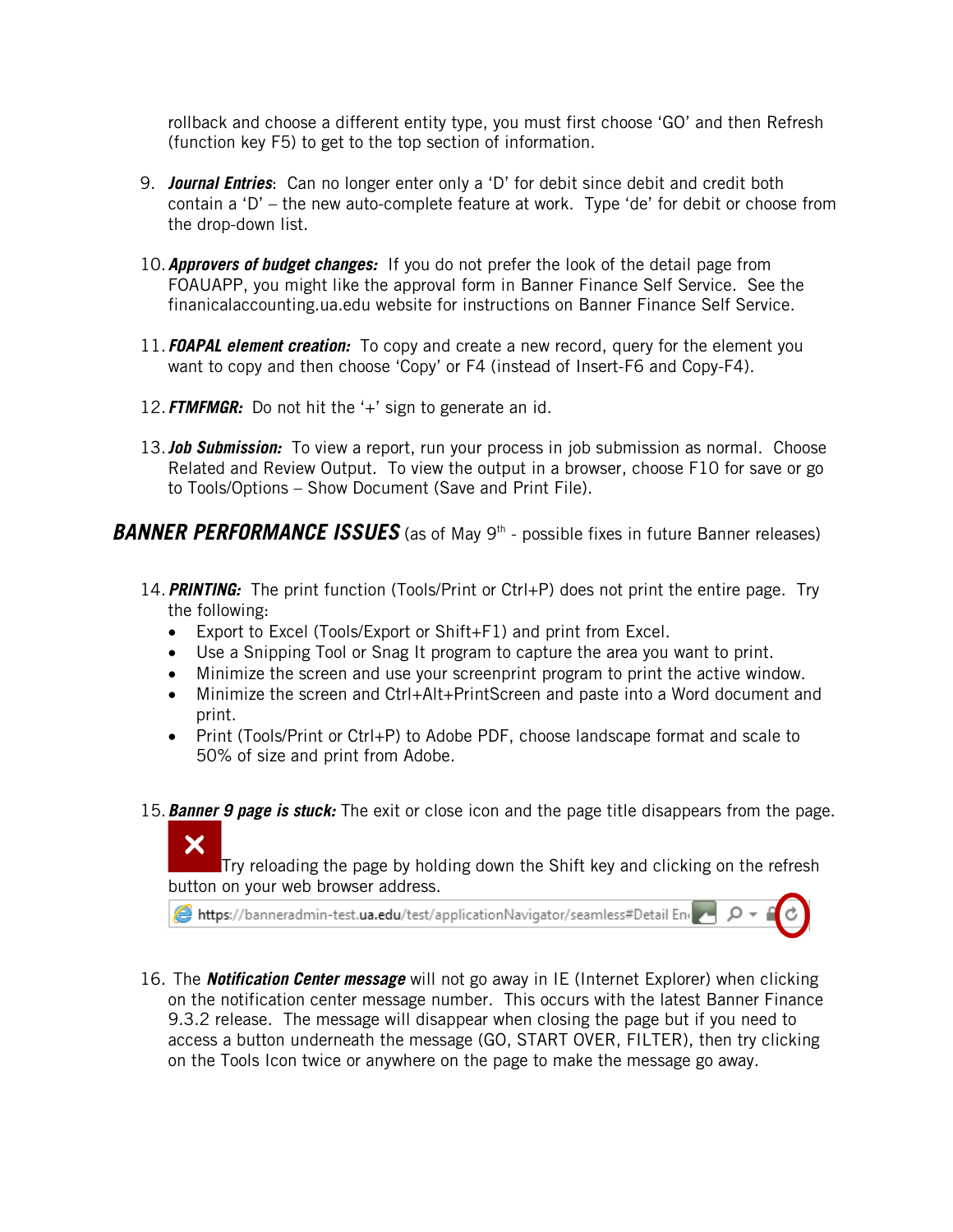17.Sometimes after accessing the **RELATED MENU** and not making a choice on the menu and going to another page, the Related Menu remains on the page and will not disappear. Try clicking on the Tools Icon twice to make the message go away.



18. **Performance issues:** The Banner "Circle of Life" along with the

executing action message at the bottom of the page usually lets you know that Banner is working on accessing your data. When the "Circle of Life" seems to have become the "Circle of Death" because no results are accessed after a long period of time, you will need to try these actions: choose your home button (The University of Alabama); reload the page as mentioned in #15 above; totally exit out of banner, if possible, and log back in; or close your browser using the task manager and log back in.

19. At some point, it may become necessary to **CLEAR YOUR CACHE**. This is clearing out all temporary internet files, cookies, etc. It varies from browser to browser. Instructions for clearing your browser cache:

**Chrome:** Press Control+Shift+Delete>Click Cached images and files>Clear browsing data **Firefox:** Press Control+Shift+Delete>Click Cache>Clear Now **Internet Explorer:** Press Control+Shift+Delete>Click Temporary Internet Files and website files>Delete

After performing the above for your browser, then close out of the browser and any open sessions of the browser and reopen.

#### **BANNER FINANCE PAGE ISSUES** (as of May 9<sup>th</sup> - possible fixes in future Banner releases)

- 20.**FRIGRNT:** To review your organization and current grants, filter by responsible organization and project end date. The responsible org should be equal to your org number and the end date should be greater than the last fiscal year end date (09302016). Currently, the following filters do not work: Principal Investigator ID, Principal Investigator Last Name, Principal Investigator First Name, Agency and Agency Name. For now, please export and sort as needed for PI and/or agency.
- 21.**FRIGITD/FRIGTRD:** When entering the fund code first on FRIGITD, you may want to go back and tab through the Grant Code that populates to the get the correct start and end dates on the grant. For FRIGTRD, the Grant Code must be entered to get the correct information. You might have to rollback (Start Over/Refresh) to remove program code/activity code.
- 22.**FGIBDST:** When an account code is entered in the primary query, no account title populates.
- 23.**FGIBDST:** At times, the defaults for fund are not being populated.